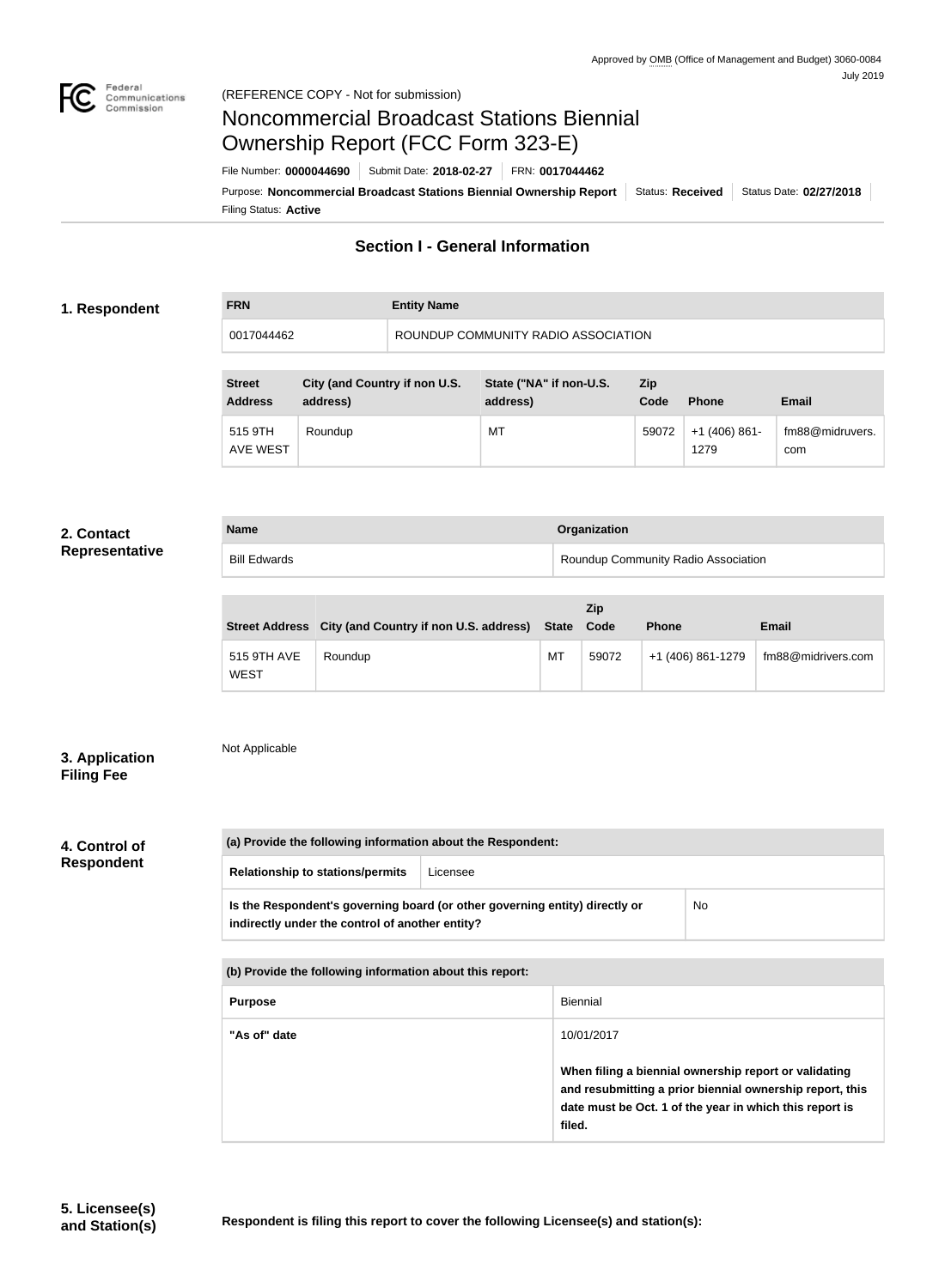| Licensee/Permittee Name             |                  |                |              |            |                |
|-------------------------------------|------------------|----------------|--------------|------------|----------------|
| ROUNDUP COMMUNITY RADIO ASSOCIATION |                  |                |              | 0017044462 |                |
| Fac. ID No.                         | <b>Call Sign</b> | <b>City</b>    | <b>State</b> |            | <b>Service</b> |
| 176691                              | <b>KQPZ</b>      | <b>ROUNDUP</b> | МT           |            | FM             |

#### **Section II – Biennial Ownership Information**

**(a)** Ownership Interests. This Question requires Respondents to enter detailed information about ownership interests by generating a series of subforms. Answer each question on each subform. The first subform listing should be for the Respondent itself. If the Respondent is not a natural person, also list each of the officers, members of the governing board (or other governing entity), stockholders, and any other persons or entities with a direct attributable interest in the Respondent pursuant to the standards set forth in 47 C.F.R. Section 73.3555. (A "direct" interest is one that is not held through any intervening companies or entities.) List each interest holder with a direct attributable interest in the Respondent separately. Leave the percentage of total assets (Equity Debt Plus) field blank for an interest holder unless that interest holder has an attributable interest in the Respondent solely on the basis of the Commission's Equity Debt Plus attribution standard, 47 C.F.R. Section 73.3555, Note 2(i). In the case of vertical or indirect ownership structures, list only those interests in the Respondent that also represent an attributable interest in the Licensee(s) for which the report is being submitted. Entities that are part of an organizational structure that includes holding companies or other forms of indirect ownership must file separate ownership reports. In such a structure do not report, or file a separate report for, any interest holder that does not have an attributable interest in the Licensee(s) for which the report is being submitted. Please see the Instructions for further detail concerning interests that must be reported in response to this question. The Respondent must provide an FCC Registration Number for each interest holder reported in response to this question. Please see the Instructions for detailed information and guidance concerning this requirement. **Ownership Information FRN** 0017044462 **Entity Name The ROUNDUP COMMUNITY RADIO ASSOCIATION Address PO Box Street 1** 515 9TH AVE WEST **Street 2 2. Ownership Interests** Licensee Respondents that hold authorizations for one or more full power television, AM, and/or FM stations should list all contracts and other instruments set forth in 47 C.F.R. Section 73.3613(a) through (c) for the facility or facilities listed on this report. If the agreement is a network affiliation agreement, check the appropriate box. Otherwise, select "Other." Non-Licensee Respondents should select "Not Applicable" in response to this question. Not Applicable. **1. 47 C.F.R. Section 73.3613 Documents**

| ROUNDUP COMMUNITY RADIO ASSOCIATION |                      |  |
|-------------------------------------|----------------------|--|
| PO Box                              |                      |  |
| Street 1                            | 515 9TH AVE WEST     |  |
| <b>Street 2</b>                     |                      |  |
| <b>City</b>                         | Roundup              |  |
| State ("NA" if non-U.S.<br>address) | MT                   |  |
| <b>Zip/Postal Code</b>              | 59072                |  |
| Country (if non-U.S.<br>address)    | <b>United States</b> |  |
| Respondent                          |                      |  |
| Respondent                          |                      |  |
|                                     |                      |  |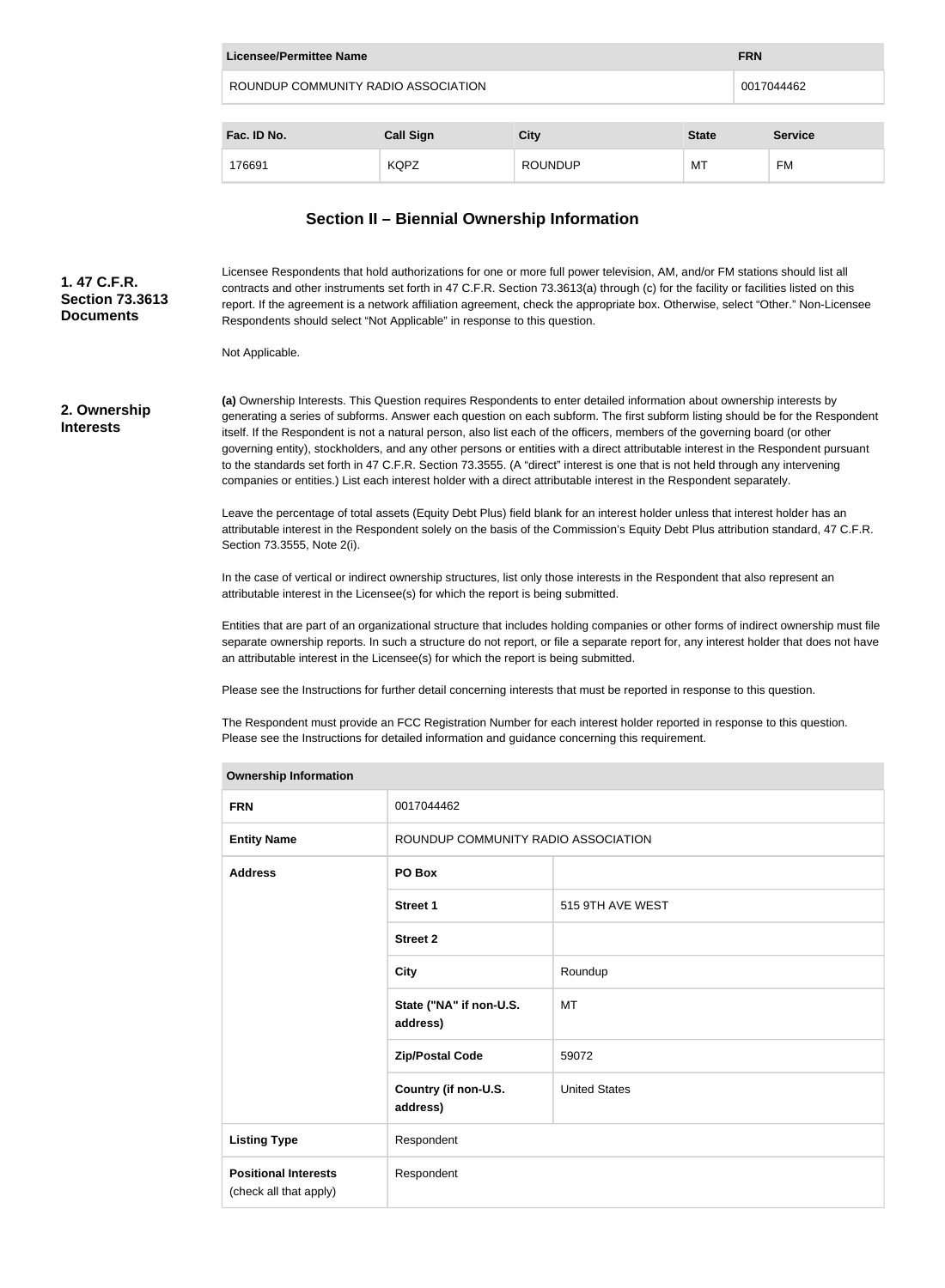| <b>Tribal Nation or Tribal</b><br><b>Entity</b>                                                                            | Interest holder is not a Tribal nation or Tribal entity |         |     |
|----------------------------------------------------------------------------------------------------------------------------|---------------------------------------------------------|---------|-----|
| <b>Interest Percentages</b>                                                                                                | Voting                                                  | $0.0\%$ |     |
| (enter percentage values)<br>from $0.0$ to $100.0$ )                                                                       | <b>Equity</b>                                           | $0.0\%$ |     |
|                                                                                                                            | <b>Total assets (Equity Debt</b><br>Plus)               | $0.0\%$ |     |
| Does interest holder have an attributable interest in one or more broadcast stations<br>that do not appear on this report? |                                                         |         | No. |

| <b>Ownership Information</b>                                                                                                      |                                                                |                        |  |  |  |
|-----------------------------------------------------------------------------------------------------------------------------------|----------------------------------------------------------------|------------------------|--|--|--|
| <b>FRN</b>                                                                                                                        | 0026287490                                                     |                        |  |  |  |
| <b>Name</b>                                                                                                                       | <b>Bill Edwards</b>                                            |                        |  |  |  |
| <b>Address</b>                                                                                                                    | PO Box                                                         |                        |  |  |  |
|                                                                                                                                   | <b>Street 1</b>                                                | 515 9TH AVE WEST       |  |  |  |
|                                                                                                                                   | <b>Street 2</b>                                                |                        |  |  |  |
|                                                                                                                                   | <b>City</b>                                                    | Roundup                |  |  |  |
|                                                                                                                                   | State ("NA" if non-U.S.<br>address)                            | MT                     |  |  |  |
|                                                                                                                                   | <b>Zip/Postal Code</b>                                         | 59072                  |  |  |  |
|                                                                                                                                   | Country (if non-U.S.<br>address)                               | <b>United States</b>   |  |  |  |
| <b>Listing Type</b>                                                                                                               | Other Interest Holder                                          |                        |  |  |  |
| <b>Positional Interests</b><br>(check all that apply)                                                                             | Officer, Member of Governing Board (or other governing entity) |                        |  |  |  |
| <b>Principal Profession or</b><br><b>Occupation</b>                                                                               | <b>Broadcaster</b>                                             |                        |  |  |  |
| By Whom Appointed or<br><b>Elected</b>                                                                                            | Self                                                           |                        |  |  |  |
| Citizenship, Gender,                                                                                                              | <b>Citizenship</b>                                             | US                     |  |  |  |
| <b>Ethnicity, and Race</b><br><b>Information (Natural</b>                                                                         | Gender                                                         | Male                   |  |  |  |
| Persons Only)                                                                                                                     | <b>Ethnicity</b>                                               | Not Hispanic or Latino |  |  |  |
|                                                                                                                                   | Race                                                           | White                  |  |  |  |
| <b>Interest Percentages</b><br>(enter percentage values                                                                           | <b>Voting</b>                                                  | 33.3%                  |  |  |  |
| from 0.0 to 100.0)                                                                                                                | <b>Equity</b>                                                  | 100.0%                 |  |  |  |
|                                                                                                                                   | <b>Total assets (Equity Debt</b><br>Plus)                      |                        |  |  |  |
| Does interest holder have an attributable interest in one or more broadcast stations<br>Yes<br>that do not appear on this report? |                                                                |                        |  |  |  |

# **Ownership Information FRN** 9990129747 **Name** Mary Lynn Edwards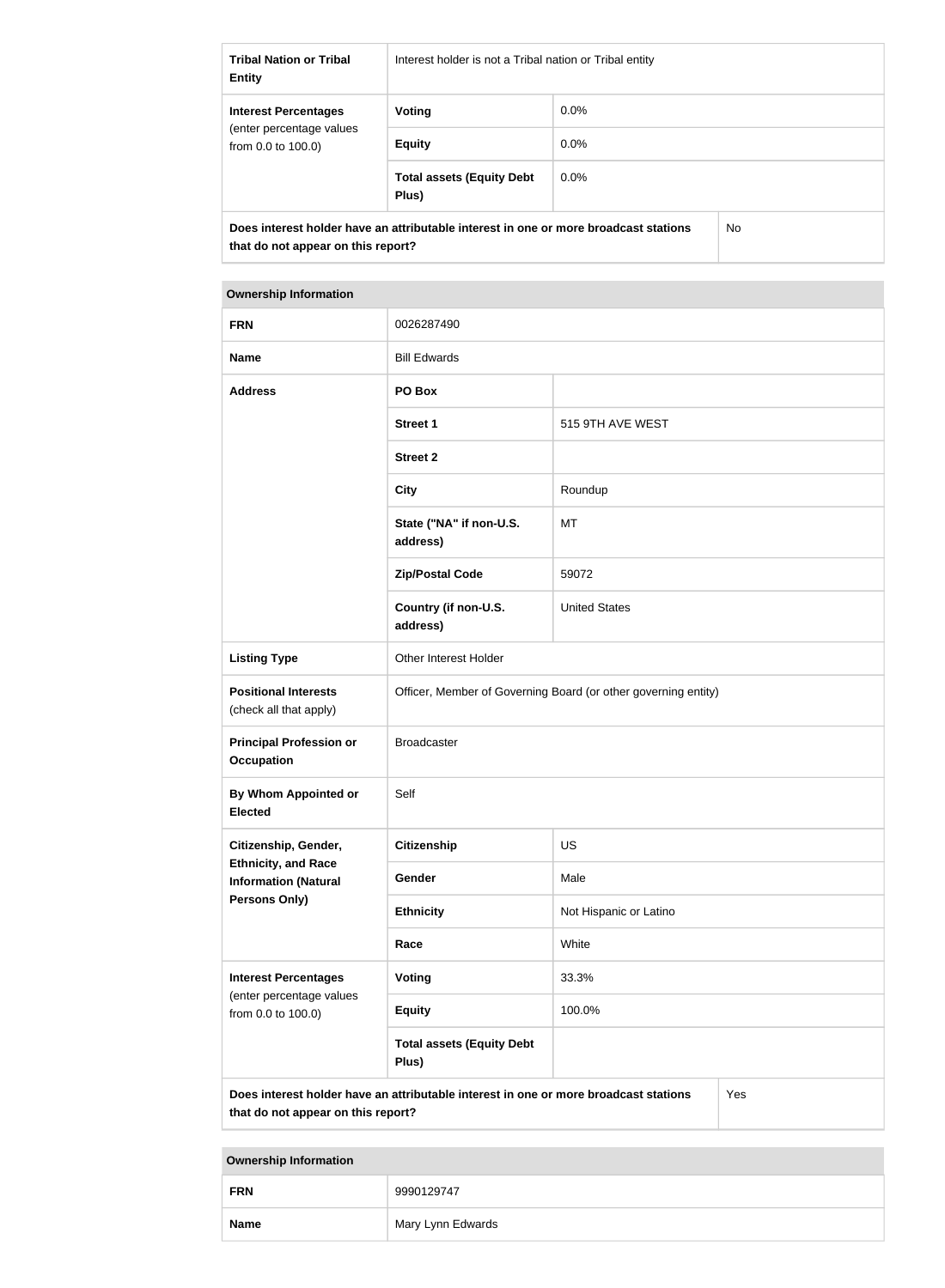| <b>Address</b>                                            | PO Box                                                                               |                        |    |  |
|-----------------------------------------------------------|--------------------------------------------------------------------------------------|------------------------|----|--|
|                                                           | <b>Street 1</b>                                                                      | 515 9TH AVE WEST       |    |  |
|                                                           | <b>Street 2</b>                                                                      |                        |    |  |
|                                                           | <b>City</b>                                                                          | Roundup                |    |  |
|                                                           | State ("NA" if non-U.S.<br>address)                                                  | MT                     |    |  |
|                                                           | <b>Zip/Postal Code</b>                                                               | 59072                  |    |  |
|                                                           | Country (if non-U.S.<br>address)                                                     | <b>United States</b>   |    |  |
| <b>Listing Type</b>                                       | Other Interest Holder                                                                |                        |    |  |
| <b>Positional Interests</b><br>(check all that apply)     | Officer, Member of Governing Board (or other governing entity)                       |                        |    |  |
| <b>Principal Profession or</b><br><b>Occupation</b>       | retired                                                                              |                        |    |  |
| <b>By Whom Appointed or</b><br><b>Elected</b>             | self                                                                                 |                        |    |  |
| Citizenship, Gender,                                      | <b>Citizenship</b>                                                                   | <b>US</b>              |    |  |
| <b>Ethnicity, and Race</b><br><b>Information (Natural</b> | Gender                                                                               | Female                 |    |  |
| Persons Only)                                             | <b>Ethnicity</b>                                                                     | Not Hispanic or Latino |    |  |
|                                                           | Race                                                                                 | White                  |    |  |
| <b>Interest Percentages</b><br>(enter percentage values   | <b>Voting</b>                                                                        | 33.3%                  |    |  |
| from 0.0 to 100.0)                                        | <b>Equity</b>                                                                        | 0.0%                   |    |  |
|                                                           | <b>Total assets (Equity Debt</b><br>Plus)                                            |                        |    |  |
|                                                           | Does interest holder have an attributable interest in one or more broadcast stations |                        | No |  |

| <b>Ownership Information</b> |                                     |                           |  |  |
|------------------------------|-------------------------------------|---------------------------|--|--|
| <b>FRN</b>                   | 9990129748                          |                           |  |  |
| <b>Name</b>                  | William Edwards                     |                           |  |  |
| <b>Address</b>               | PO Box                              |                           |  |  |
|                              | <b>Street 1</b>                     | 3555 W. Granger Ave. West |  |  |
|                              | <b>Street 2</b>                     |                           |  |  |
|                              | <b>City</b>                         | <b>Billings</b>           |  |  |
|                              | State ("NA" if non-U.S.<br>address) | MT                        |  |  |
|                              | <b>Zip/Postal Code</b>              | 59102                     |  |  |
|                              | Country (if non-U.S.<br>address)    | <b>United States</b>      |  |  |
| <b>Listing Type</b>          | Other Interest Holder               |                           |  |  |

**that do not appear on this report?**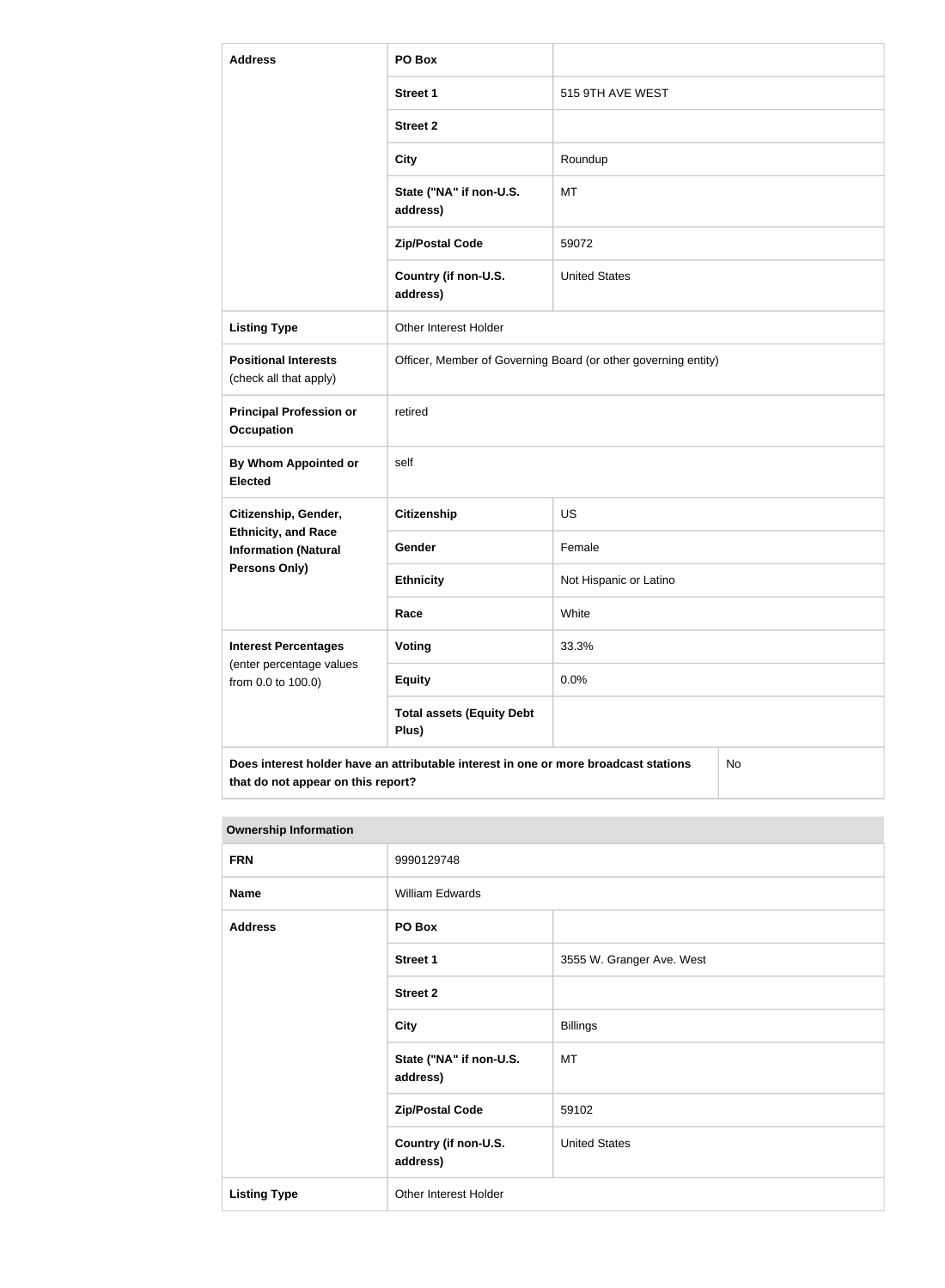| <b>Positional Interests</b><br>(check all that apply)                                                                                                                                                | Officer, Member of Governing Board (or other governing entity)                       |                        |           |  |
|------------------------------------------------------------------------------------------------------------------------------------------------------------------------------------------------------|--------------------------------------------------------------------------------------|------------------------|-----------|--|
| <b>Principal Profession or</b><br><b>Occupation</b>                                                                                                                                                  | surveyor                                                                             |                        |           |  |
| By Whom Appointed or<br><b>Elected</b>                                                                                                                                                               | Self                                                                                 |                        |           |  |
| Citizenship, Gender,<br><b>Ethnicity, and Race</b><br><b>Information (Natural</b><br>Persons Only)                                                                                                   | <b>Citizenship</b>                                                                   | <b>US</b>              |           |  |
|                                                                                                                                                                                                      | Gender                                                                               | Male                   |           |  |
|                                                                                                                                                                                                      | <b>Ethnicity</b>                                                                     | Not Hispanic or Latino |           |  |
|                                                                                                                                                                                                      | Race                                                                                 | White                  |           |  |
| <b>Interest Percentages</b>                                                                                                                                                                          | Voting                                                                               | 33.3%                  |           |  |
| (enter percentage values<br>from 0.0 to 100.0)                                                                                                                                                       | <b>Equity</b>                                                                        | 0.0%                   |           |  |
|                                                                                                                                                                                                      | <b>Total assets (Equity Debt</b><br>Plus)                                            |                        |           |  |
| that do not appear on this report?                                                                                                                                                                   | Does interest holder have an attributable interest in one or more broadcast stations |                        | <b>No</b> |  |
| (b) Respondent certifies that any interests, including equity, financial, or voting<br>interests, not reported in this filing are non-attributable.<br>If "No," submit as an exhibit an explanation. |                                                                                      |                        | Yes       |  |
|                                                                                                                                                                                                      |                                                                                      |                        |           |  |
| duties wholly unrelated to the Licensee(s)?                                                                                                                                                          | (c) Is Respondent seeking an attribution exemption for any officer or director with  |                        | No        |  |

If "Yes," complete the information in the required fields and submit an Exhibit fully describing that individual's duties and responsibilities, and explaining why that individual should not be attributed an interest.

**3. Organizational Chart (Licensees Only)**

Attach a flowchart or similar document showing the Licensee's vertical ownership structure including the Licensee and all entities that have attributable interests in the Licensee. Licensees with a single parent entity may provide a brief explanatory textual Exhibit in lieu of a flowchart or similar document. Licensees without parent entities should so indicate in a textual Exhibit.

**Non-Licensee Respondents should select "N/A" in response to this question.**

Roundup Community Radio Association is an unincorporated association of three persons.

#### **Section III - Certification**

| <b>Certification</b> |  |
|----------------------|--|
|----------------------|--|

| <b>Section</b>                  | Question                                                                                                                                                                                                                                                                                                               | <b>Response</b> |
|---------------------------------|------------------------------------------------------------------------------------------------------------------------------------------------------------------------------------------------------------------------------------------------------------------------------------------------------------------------|-----------------|
| <b>Authorized Party to Sign</b> | WILLFUL FALSE STATEMENTS ON<br>THIS FORM ARE PUNISHABLE BY<br>FINE AND/OR IMPRISONMENT (U.S.<br>CODE, TITLE 18, SECTION 1001), AND<br>OR REVOCATION OF ANY STATION<br>LICENSE -- OR CONSTRUCTION<br>PERMIT (U.S. CODE, TITLE 47,<br>SECTION $312(a)(1)$ ), AND/OR<br>FORFEITURE (U.S. CODE, TITLE 47,<br>SECTION 503). |                 |